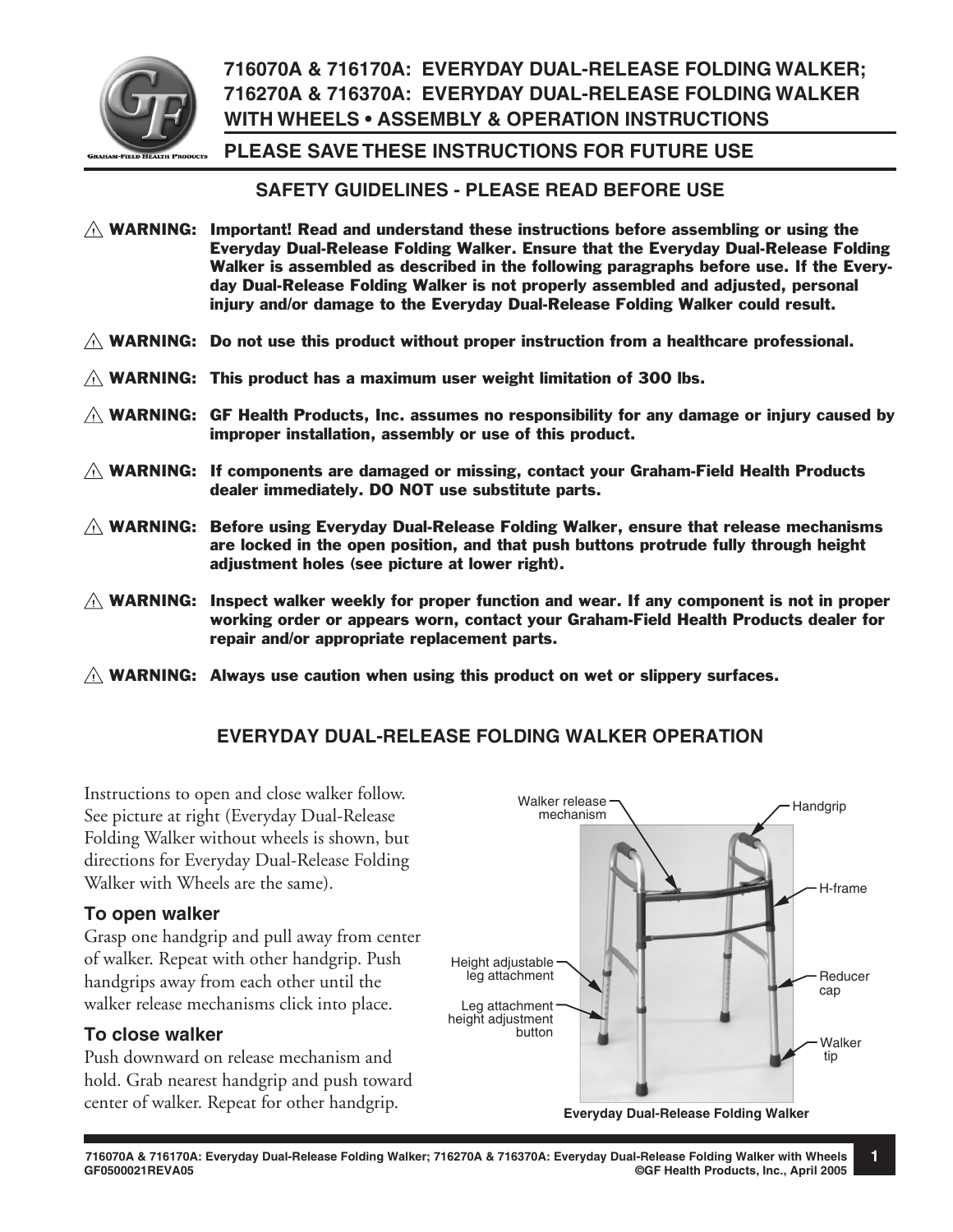## **To adjust height**

## *Note: Everyday Dual-Release Folding Walker is shipped in its lowest height position. Adjust walker to the desired height before operation.*

Refer to illustrations below. The legs of each Everyday Dual-Release Folding Walker are equipped with a height adjustment button and an adjustable leg attachment with eight adjustment positions. Adjust the height of the Everyday Dual-Release Folding Walker by aligning all four leg attachments to the same height position. To adjust the height of a leg attachment, depress the height adjustment button and twist the leg attachment to the desired height.



Use the table at right as a guide for adjusting Everyday Dual-Release Folding Walker height. We recommend that each user consult a healthcare professional for recommended Everyday Dual-Release Folding Walker height.

| Walker model / user height table |                             |                            |  |  |  |  |  |  |  |
|----------------------------------|-----------------------------|----------------------------|--|--|--|--|--|--|--|
| <b>Walker model</b>              | Walker<br>height adjustment | Recommended<br>user height |  |  |  |  |  |  |  |
| 716070A                          | $32" - 39"$                 | $5'4" - 6'2"$              |  |  |  |  |  |  |  |
| 716170A                          | $25" - 34"$                 | $4'7'' - 5'3''$            |  |  |  |  |  |  |  |
| 716270A                          | $34" - 39"$                 | $5'4" - 6'2"$              |  |  |  |  |  |  |  |
| 716370A                          | 29" - 34"                   | $4'7'' - 5'3''$            |  |  |  |  |  |  |  |

### **MAINTENANCE**

- Wipe walker weekly with a damp cloth.
- Walker may be cleaned with mild soap or detergent. DO NOT use organic solvents, such as acetone, which could damage the grip. Never use abrasive cleansers or scouring pads on any part of walker.
- Check all hardware weekly to ensure that it is securely attached.
- Replace walker tips and wheels as needed.
- To guarantee the best service from your walker, always specify Graham-Field Health Products replacement parts, available from your Graham-Field Health Products dealer.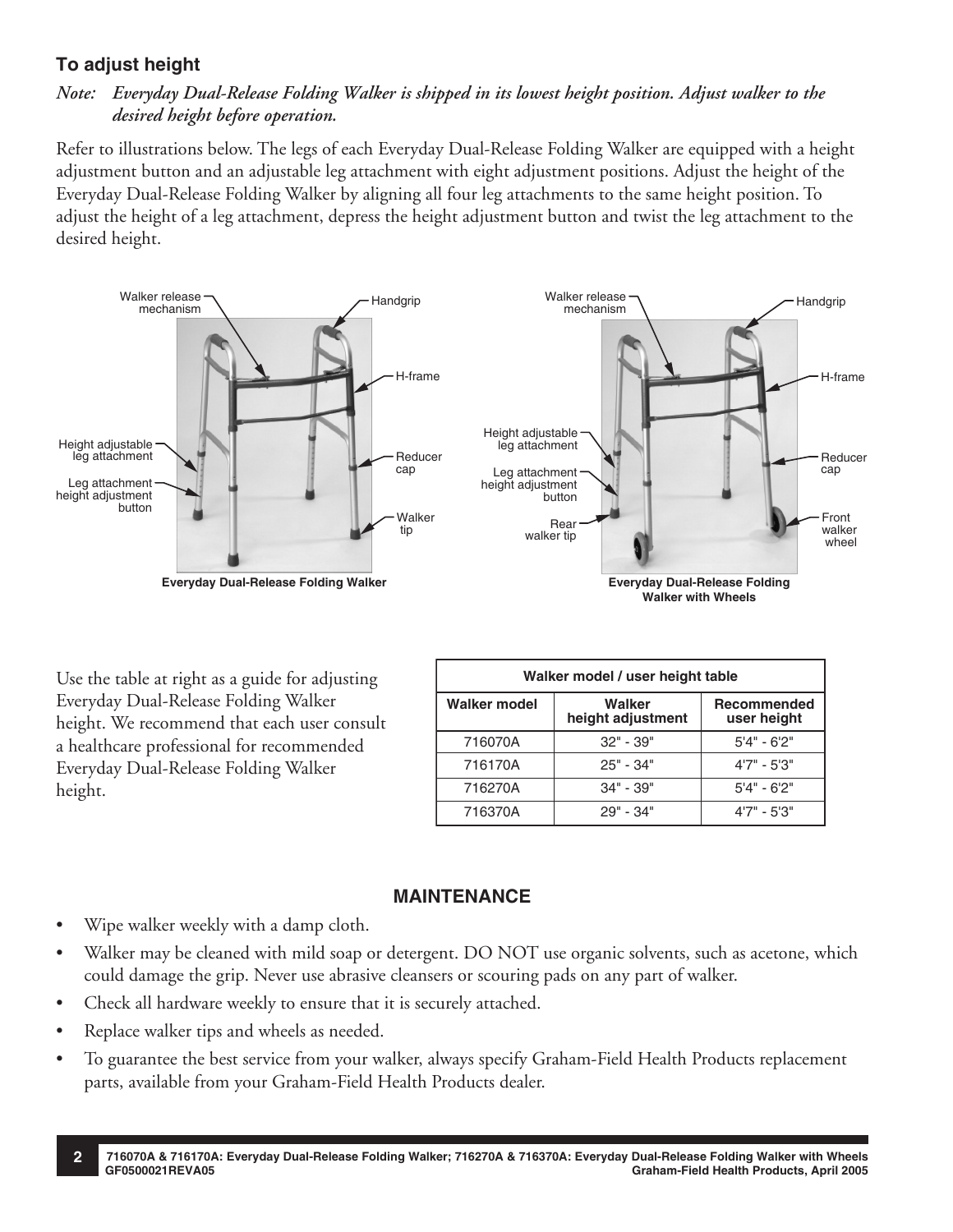See list at right.

| <b>Replacement parts</b> |                    |  |  |  |  |
|--------------------------|--------------------|--|--|--|--|
| <b>Part number</b>       | <b>Description</b> |  |  |  |  |
| LX9141                   | <b>Walker tip</b>  |  |  |  |  |

# **ATTACHMENTS**

Several leg attachments are available to enhance Everyday Dual-Release Folding Walker user independence. These are available through your Graham-Field Health Products dealer. See the following list for all the leg attachment selections.

| Walker leg attachment options                          |                               |                               |                                   |                               |                               |                                   |                                        |                             |  |  |
|--------------------------------------------------------|-------------------------------|-------------------------------|-----------------------------------|-------------------------------|-------------------------------|-----------------------------------|----------------------------------------|-----------------------------|--|--|
|                                                        | Attachment part number        |                               |                                   |                               |                               |                                   |                                        |                             |  |  |
| Walker<br>Model $#/$<br><b>Description</b>             | 603630A<br>3" fixed<br>wheels | 603650A<br>5" fixed<br>wheels | 603450A<br>5" Auto-Stop<br>wheels | 603830A<br>3"swivel<br>wheels | 603850A<br>5"swivel<br>wheels | 603910A<br>glide<br><b>brakes</b> | 603915A<br>tall glide<br><b>brakes</b> | 603210A<br>walker<br>glides |  |  |
| 716070A<br>Dual release folding, adult                 | X                             | X                             | X                                 | X                             | X                             | X                                 | X                                      | X                           |  |  |
| 716170A<br>Dual release folding, junior                | X                             | X                             | X                                 | X                             | X                             | X                                 | X                                      | X                           |  |  |
| 716270A<br>Dual release folding<br>with wheels, adult  |                               |                               |                                   |                               |                               | X                                 | X                                      | X                           |  |  |
| 716370A<br>Dual release folding<br>with wheels, junior |                               |                               |                                   |                               |                               | X                                 | X                                      | x                           |  |  |

## **3" or 5" swivel wheels**

Swivel wheels, providing a full 360° turning radius, make it easy to maneuver in confined areas. The 3" wheels are ideal for navigating over flat surfaces, especially indoors. The large 5" wheels are ideal for navigating difficult terrain such as door sills, pavement, grass, and carpet. Swivel wheels attach to the front of Everyday Dual-Release Folding Walkers only. We recommend the use of Graham-Field Health Products glide brakes with swivel wheels.

## **3" and 5" fixed wheels**

Fixed wheels, converting your Everyday Dual-Release Folding Walker into a mobile aid, provide forward mobility with no lateral movement. 3" wheels are ideal for use over flat surfaces, especially indoors. 5" wheels are ideal for navigating difficult terrain such as door sills, pavement, grass, and carpet. Fixed wheels attach to the front of Everyday Dual-Release Folding Walkers only. We recommend the use of Graham-Field Health Products glide brakes with fixed wheels.

## **Glide brakes**

Glide brakes, for use in conjunction with swivel wheels or fixed wheels, provide a safe, gradual braking action for rear Everyday Dual-Release Folding Walker legs. Glide brakes allow rear walker tips to gradually touch the surface by pressing down on the rear walker legs, preventing forward motion.